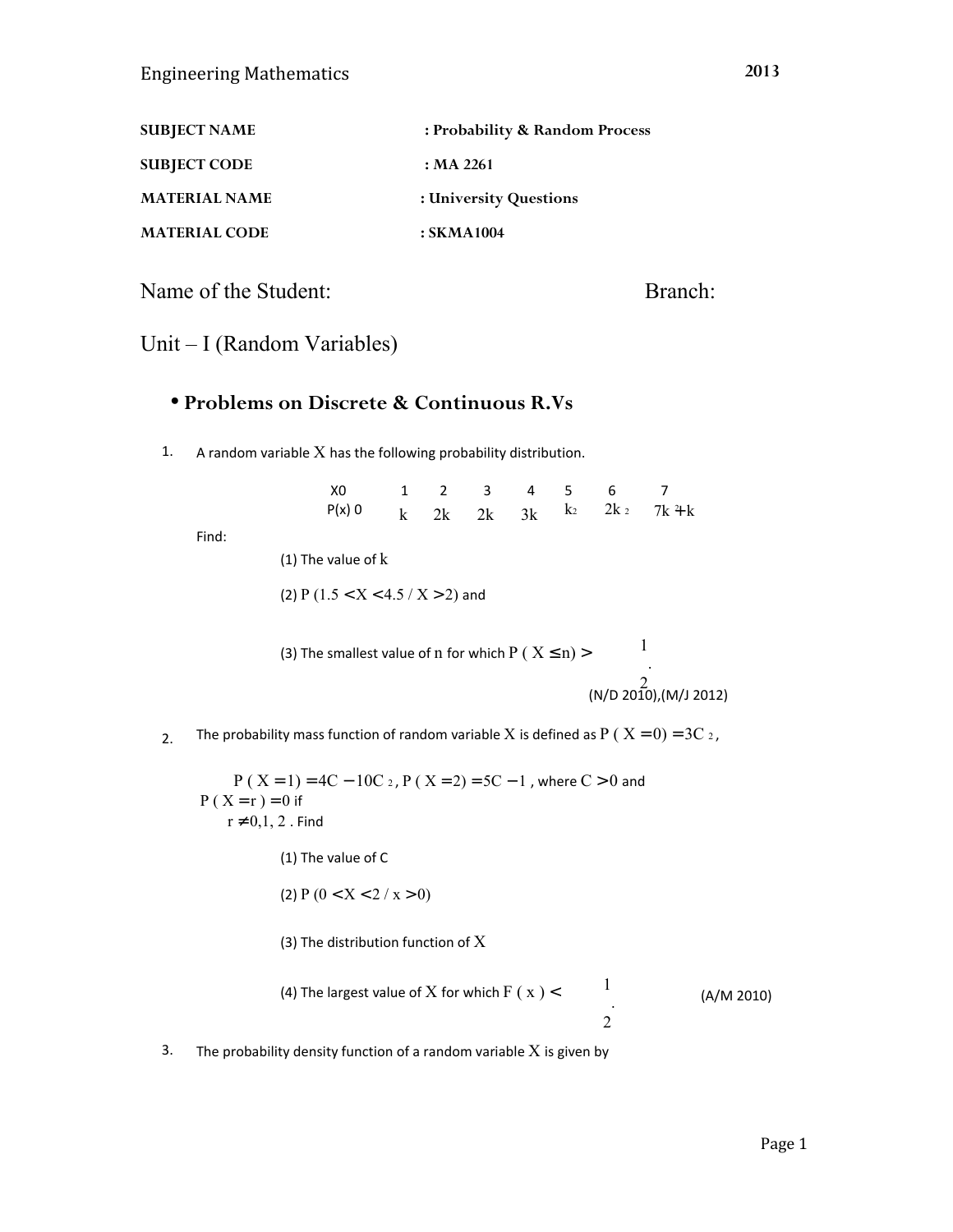$0 < x < 1$   $\left[ x \right]$  $\overline{\phantom{a}}$  $f x(x) = \frac{1}{2} k (2 - x), 1 \le x \le 2.$ | 0, otherwise (1) Find the value of ' $k'$ . (2) Find P  $(0.2 < x < 1.2)$ (3) What is  $P \left[ 0.5 < x < 1.5 / x \ge 1 \right]$ (4) Find the distribution function of  $f(x)$ . (A/M 2011) 4. k kardinal kacamatan ing Kabupatèn Kabupatèn Kabupatèn Kabupatèn Kabupatèn Kabupatèn Kabupatèn Kabupatèn Kabupatèn K ,  $-\infty < x < \infty$ A continuous R.V.  $X$  has the p.d.f.  $f(x)=\{1+x$  2. Find | 0, elsewhere (1) the value of k (2) Distribution function of X (3) P (  $X \ge 0$ ) (N/D 2011) 5.  $1$  $\begin{aligned} 1 | , x = 1, 2, 3... \end{aligned}$ the contract of the contract of the contract of  $x (x + 1)$ Show that for the probability function  $p(x) = P(X)$  $\pm \chi \gg \phi$  does not exist. (N/D 2012) | 0, otherwise 6. The probability function of an infinite discrete distribution is given by  $P(X = j) = 1$  $(j = 1, 2, 3, ...)$  Find  $2<sub>j</sub>$ (1) Mean of X (2)  $P(X \text{ is even})$  and (3) P ( X is divisible by 3) ( $N/D$  2011)

## • **Moments and Moment Generating Function**

1. Find the MGF of the two parameter exponential distribution whose density function is given by  $f(x) = \lambda e^{-\lambda(x-a)}$ ,  $x \ge a$  and hence find the mean and variance.

(A/M 2010)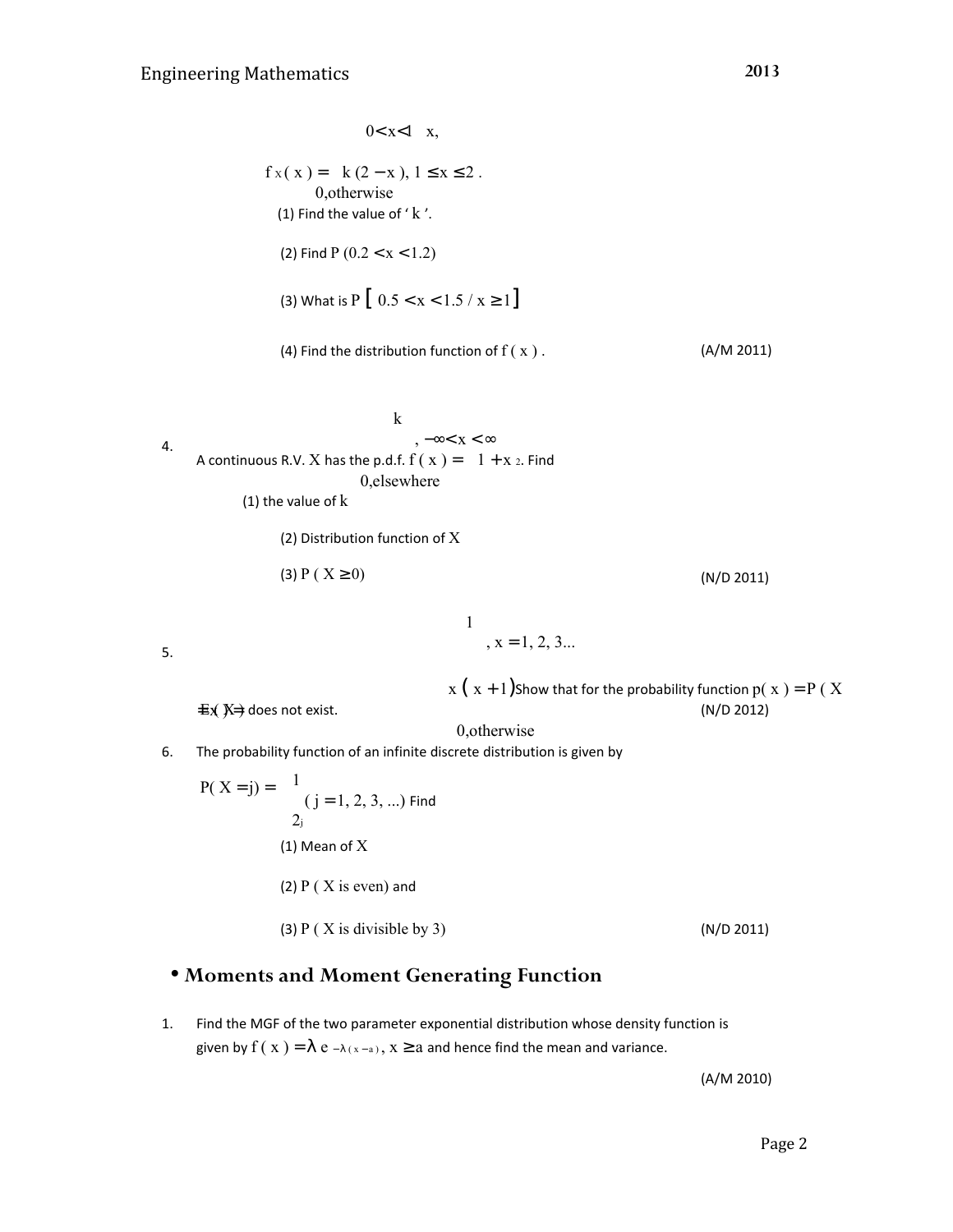#### Engineering Mathematics

2. Derive the m.g.f of Poisson distribution and hence or otherwise deduce its mean and variance.(A/M 2011)

If the probability density of X is given by  $f(x) = \frac{1}{2}$  2 3.  $\left[2(1-x)\right.$  for  $0 < x < 1$  , find its rth otherwise  $\left[0, \right]$ 

moment. Hence evaluate  $E \left[ \begin{array}{c} (2 \ 2 \ 1 \end{array} + 1 \begin{array}{c} ) \end{array} \right]$ .

4. Find the M.G.F. of the random variable  $X$  having the probability density function

 $\int 1 - 2\theta$ 

 $\int$  X −2x  $\vert e, x>0$  $f(x) = \frac{1}{2}$  4. Also deduce the first four moments about the origin. 0,elsewhere

(N/D 2010),(M/J 2012)

5. Find MGF corresponding to the distribution  $f(\theta) = \frac{1}{2}$  2and hence find 10.otherwise its mean and variance. (N/D 2012)

 $\vert e, \theta > 0$ 

### • **Problems on distributions**

1. If the probability that an applicant for a driver's license will pass the road test on any given trial is 0.8. What is the probability that he will finally pass the test

(1) On the fourth trial and

(2) In less than 4 trials? (A/M 2010)

- 2. The marks obtained by a number of students in a certain subject are assumed to be normally distributed with mean 65 and standard deviation 5. If 3 students are selected at random from this group, what is the probability that two of them will have marks over 70?(A/M 2010)
- The marks obtained by a number of students in a certain subject are assumed to be normally distributed with mean 65 and standard deviation 5. If 3 students are selected at random from this set, what is the probability that exactly 2of them will have marks over 70?(A/M 2011) 3.
- Assume that the reduction of a person's oxygen consumption during a period of Transcendental Meditation (T.M) is a continuous random variable X normally distributed with mean 37.6 cc/mm and S.D 4.6 cc/min. Determine the probability that during a period of T.M. a person's oxygen consumption will be reduced by 4.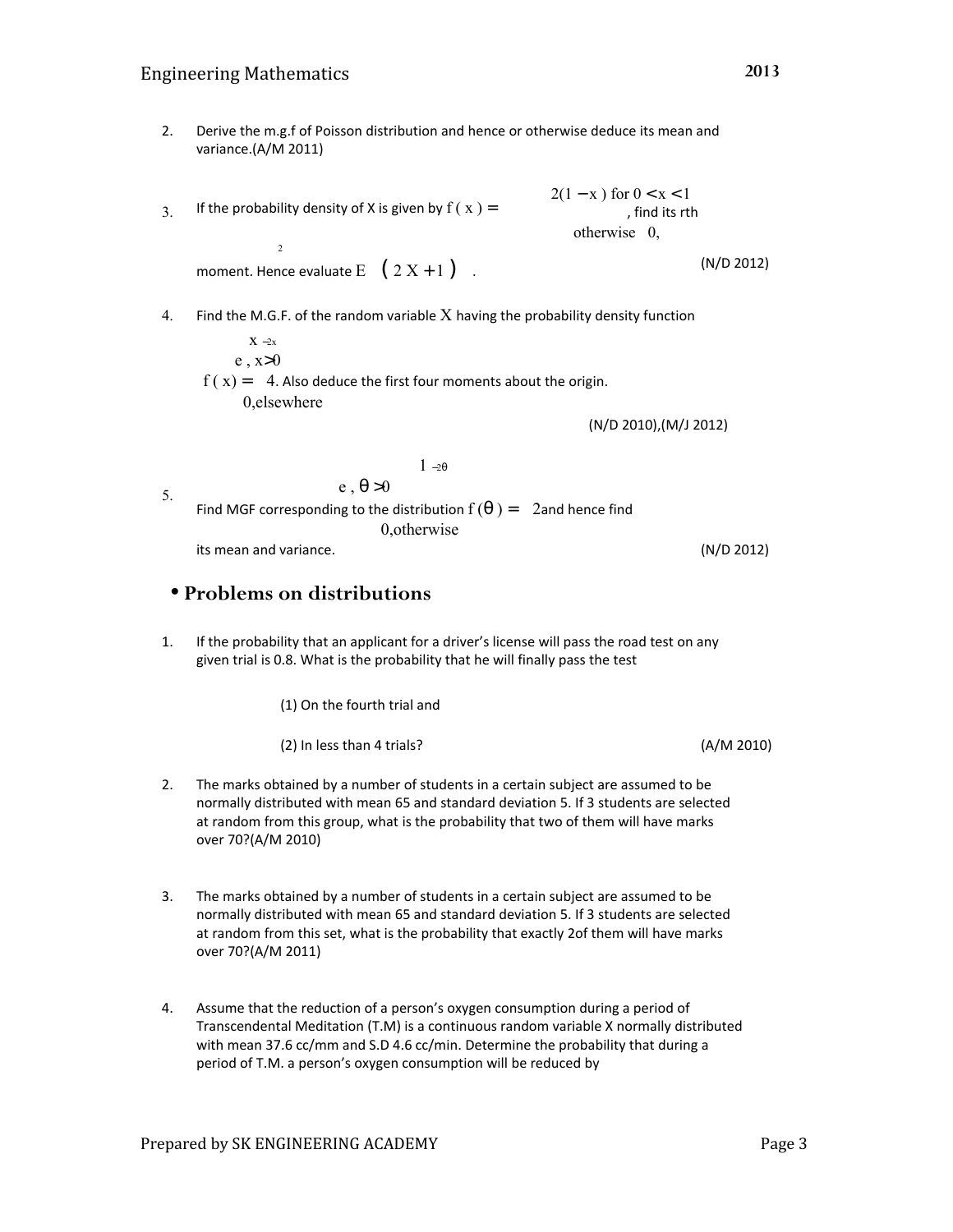|                                       | $(1)$ at least 44.5 cc/min                                                                                                                                                                                                  |            |  |
|---------------------------------------|-----------------------------------------------------------------------------------------------------------------------------------------------------------------------------------------------------------------------------|------------|--|
|                                       | $(2)$ at most 35.0 cc/min                                                                                                                                                                                                   |            |  |
|                                       | (3) anywhere from 30.0 to 40.0 cc/mm.                                                                                                                                                                                       | (N/D 2012) |  |
| 5.                                    | Let $X$ and $Y$ be independent normal variates with mean 45 and 44 and standard<br>deviation 2 and 1.5 respectively. What is the probability that randomly chosen values<br>of $X$ and $Y$ differ by 1.5 or more?(N/D 2011) |            |  |
| 6.                                    | Given that X is distributed normally, if P ( $X < 45$ ) = 0.31 and P ( $X > 64$ ) = 0.08,                                                                                                                                   |            |  |
|                                       | find the mean and standard deviation of the distribution.                                                                                                                                                                   | (M/J 2012) |  |
| 7.                                    | If X and Y are independent random variables following N $(8, 2)$ and N $12, 43$<br>respectively, find the value of $\lambda$ such that $P \left[ 2 X - Y \leq 2\lambda \right] = P \left[ X + 2Y \geq \lambda \right]$ .    | (N/D 2010) |  |
| 8.                                    | The time in hours required to repair a machine is exponentially distributed with<br>parameter $\lambda = 1/2$ .                                                                                                             |            |  |
|                                       | (1) What is the probability that the repair time exceeds 2 hours?                                                                                                                                                           |            |  |
|                                       | $(2)$ What is the conditional probability that a repair takes atleast 10 hours given<br>that its duration exceeds 9 hours?                                                                                                  | (M/J 2012) |  |
| $\bullet$ Function of random variable |                                                                                                                                                                                                                             |            |  |

1. If X is uniformly distributed in  $(-1,1)$ , then find the probability density function of

 $Y = \sin \frac{\pi X}{\pi}$ 2 . (N/D 2010)

- 2. If  $X$  is a uniform random variable in the interval  $@$ , find the probability density function  $Y = X$  and  $E[Y]$  .(N/D 2011)
- 3.  $[e - x, 0 < x < ∞$ The random variable X has exponential distribution with  $f(x) = \langle$ . otherwise  $\left[0, \right]$ Find the density function of the variable given by
	- (1)  $Y = 3X + 5$ (2)  $Y = X_2$ (N/D 2012)

( )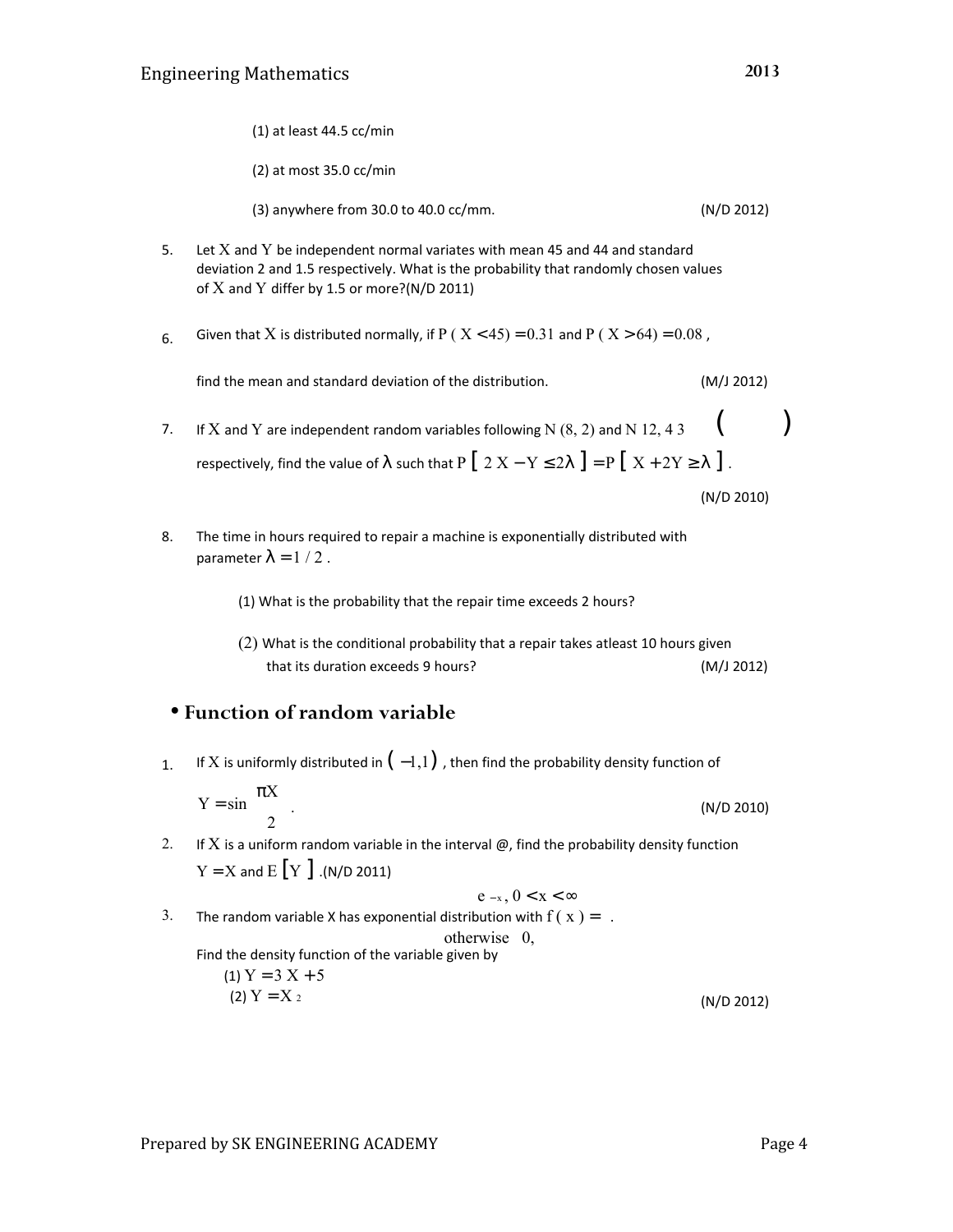Unit – II (Two Dimensional Random Variables form)

# • **Joint distributions – Marginal & Conditional**

- 1. The joint p.d.f of two dimensional random variable (X,Y) is given by  $f(x, y) =$ 8 xy , 9  $0 \le x \le y \le 2$  and  $f(x, y) = 0$ , otherwise. Find the densities of X and Y, and the conditional densities  $f(x/y)$  and  $f(y/x)$ . (A/M 2010)
- 2. The joint probability density function of random variable  $X$  and  $Y$  is given by

 $8xy$  $, 1 \le x \le y \le 2$  $f(x, y)$  =  $\frac{1}{3}$  9. Find the conditional density functions of  $X$  and  $Y$  . | 0, otherwise (N/D 2011)

- 3. The joint pdf of a two-dimensional random variable (X,Y) is given by  $X_2$ <sup>2</sup> f ( x, y ) = xy +,  $0 \le x \le 2$ ,  $0 \le y \le 1$ . Compute P (Y < 1/2), 8  $P(X > 1 / Y < 1 / 2)$  and  $P(X + Y \le 1)$ . (N/D 2012)
- 4. Find the bivariate probability distribution of (X,Y) given below:

Y123456 X 0001/32 2/32 2/32 3/32 1 1/16 1/16 1/8 1/8 1/8 1/8 2 1/32 1/32 1/64 1/6402/64

Find the marginal distributions, conditional distribution of X given  $Y = 1$  and conditional distribution of Y given X = 0.(A/M 2010)

## • **Covariance, Correlation and Regression**

1. Find the covariance of X and Y, if the random variable (X,Y) has the joint p.d.f

$$
f(x, y) = x + y
$$
,  $0 \le x \le 1$ ,  $0 \le y \le 1$  and  $f(x, y) = 0$ , otherwise. (A/M 2010)

2. The joint probability density function of random variable  $(X, Y)$  is given by

 $f(x, y) =$ Kxye  $^{-(x + y_2)}$ ,  $x > 0$ ,  $y > 0$  . Find the value of K and Cov  $(X, Y)$  . Are X and Y independent? (M/J 2012)

Prepared by SK ENGINEERING ACADEMY FRAGGERY Page 5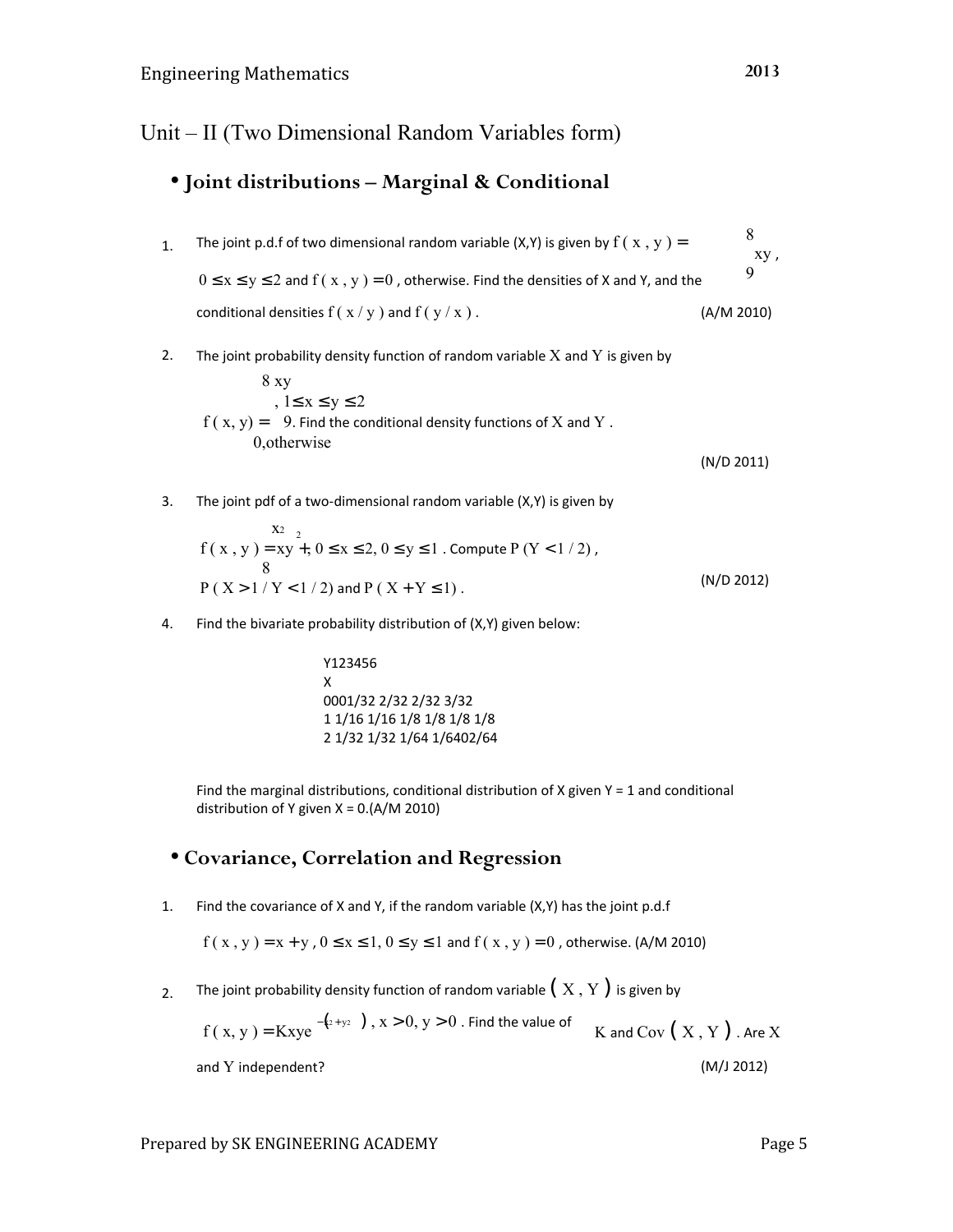3. The joint probability density function of the two dimensional random variable  $(X, Y)$ 

is 
$$
f(x, y) = \begin{cases} 2 - x - y, 0 \le x \le 1, 0 \le y \le 1 \\ . \text{ Find the correlation coefficient} \\ 0, \text{otherwise} \end{cases}
$$
  
between X and Y. (N/D 2011)

4. Two random variables  $X$  and  $Y$  have the joint probability density function given by

$$
\begin{cases} k (1 - x_2 y), 0 \le x \le 1, 0 \le y \le 1\\ \text{if } xy (x, y) = \{ \} \\ \text{otherwise} \end{cases}
$$

(1) Find the value of  $'$  k  $'$ 

(2) Obtain the marginal probability density functions of  $X$  and  $Y$ .

(3) Also find the correlation coefficient between  $X$  and  $Y$ .

(N/D 2010)

- 5. If X and Y are uncorrelated random variables with variances 16 and 9. Find the correlation co-efficient between  $X + Y$  and  $X - Y$ .(M/J 2012)
- If the independent random variables  $X$  and  $Y$  have the variances 36 and 16 respectively, find the correlation coefficient between ( $X + Y$ ) and ( $X - Y$ ). 6.

(N/D 2012)

7. The regression equation of X on Y is  $3Y - 5X + 108 = 0$ . If the mean value of Y is 44 and the variance of X is 9/16th of the variance of Y . Find the mean value of X and the correlation coefficient.(A/M 2011)

### • **Transformation of the random variables**

1. If  $X$  and  $Y$  are independent random variables with density function

**y** and the state of  $\mathbf{y}$  $\begin{bmatrix} 1, & 1 \leq x \leq 2 \end{bmatrix}$ ,  $2 \leq y \leq 4$ and  $f_Y(y) = \begin{cases} 6, & \text{find the density function of } f_X(x) = \end{cases}$ 0, otherwise  $\vert \vert$  0, otherwise  $\mathcal{L}$  and  $\mathcal{L}$  and  $\mathcal{L}$ 

$$
\int dA / M z \, Q_1 Q \, Z = XY \; .
$$

and $X$  and  $Y$  are independent with a common PDF

2.

(exponential):  $f(x) = \{$  $[e_{-y}, y \ge 0$  0,  $x < 0$  $f(y) = \{$ . Find the PDF for  $X - Y$ .  $0, v < 0$ (N/D 2011)

3. If X and  $\forall$  are independent random variables with probability density functions

 $f(x) = 4e^{-4x}, x \ge 0$ ; fy (y ) = 2e -2y, y ≥ 0 respectively.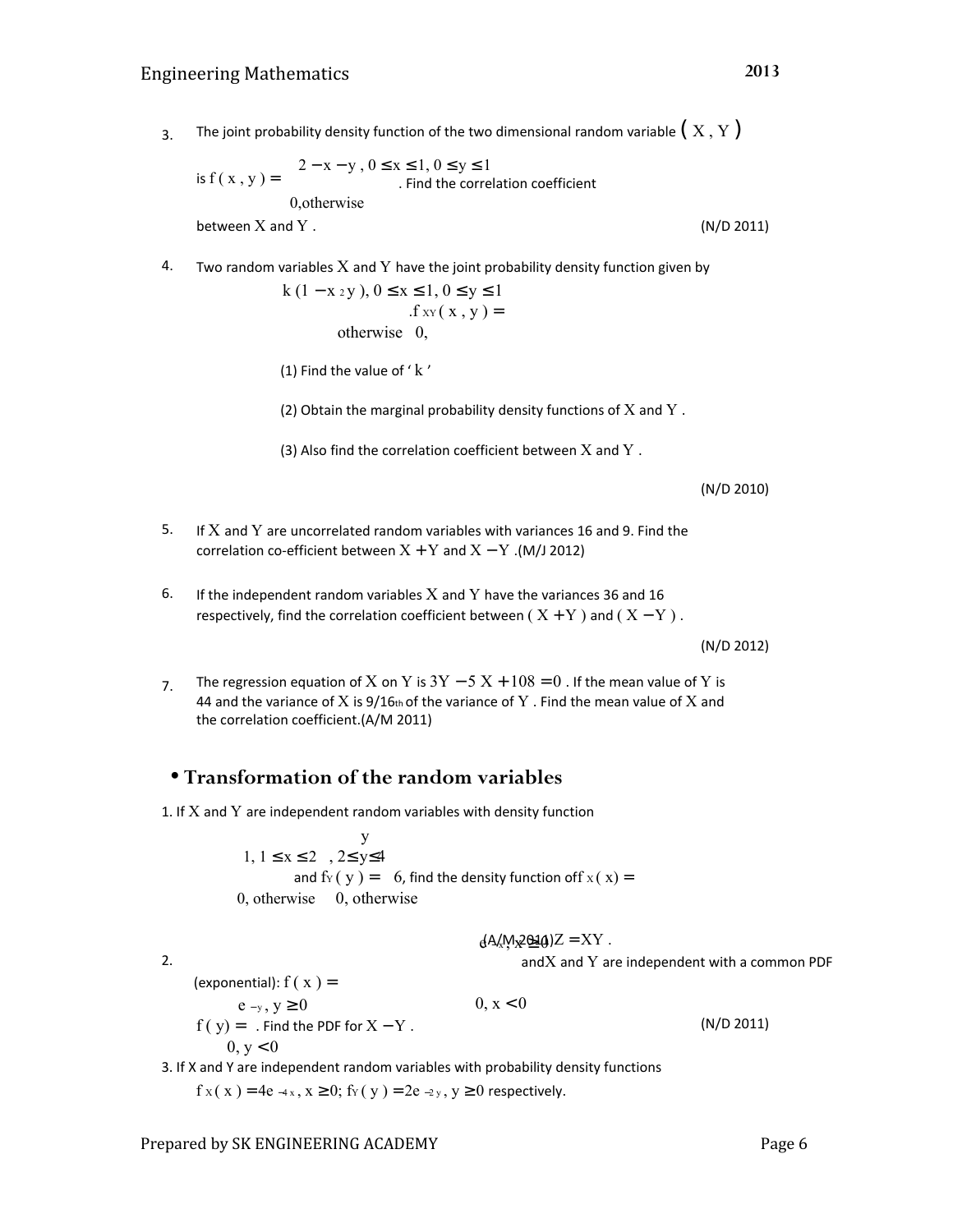- (i) Find the density function of  $U =$  X  $, V = X + Y$  $X + Y$
- (ii) Are U and V independent?

(iii) What is  $P(U > 0.5)$ ?

4. Let  $(X, Y)$  be a two dimensional random variable and the probability density function

be given by  $f(x, y) = x + y$ ,  $0 \le x$ ,  $y \le 1$ . Find the p.d.f of  $U = XY$ . (M/J 2012)

5. If  $X$  and  $Y$  are independent continuous random variables, show that the pdf of

$$
U = X + Y \text{ is given by } h(u) = \int_{-\infty}^{\infty} f_x(v) f_y(u-v) dv. \qquad (N/D 2010)
$$

### • **Central Limit Theorem**

- 1. A sample of size 100 is taken from a population whose mean is 60 and variance is 400. Using Central Limit Theorem, find the probability with which the mean of the sample will not differ from 60 by more than 4.(A/M 2010)
- 2. The life time of a particular variety of electric bulb may be considered as a random variable with mean 1200 hours and standard deviation 250 hours. Using central limit theorem, find the probability that the average life time of 60 bulbs exceeds 1250 hours. (A/M 2011)
- 3. Let  $X_1, X_2, X_3, \ldots, X_n$  be Poisson variates with parameter  $\lambda = 2$  and

$$
S_n = X_1 + X_2 + X_3 + ... + X_n
$$
 where  $n = 75$ . Find  $p \mid 120 \le S_n \le 160$  using central

limit theorem. (M/J 2012)

4. If  $X_1, X_2, X_3, \ldots X_n$  are uniform variates with mean = 2.5 and variance = 3 / 4, use CLT

to estimate p  $(108 \le S_n \le 12.6)$  where  $S_n = X_1 + X_2 + X_3 + ... + X_n$ , n = 48.

(N/D 2011)

5. If  $V_i$ ,  $i = 1, 2, 3...20$  are independent noise voltages received in an adder and V is the

sum of the voltages received, find the probability that the total incoming voltage  $V$ exceeds 105, using the central limit theorem. Assume that each of the random variables

 $V_i$  is uniformly distributed over (0,10).  $(N/D 2010)$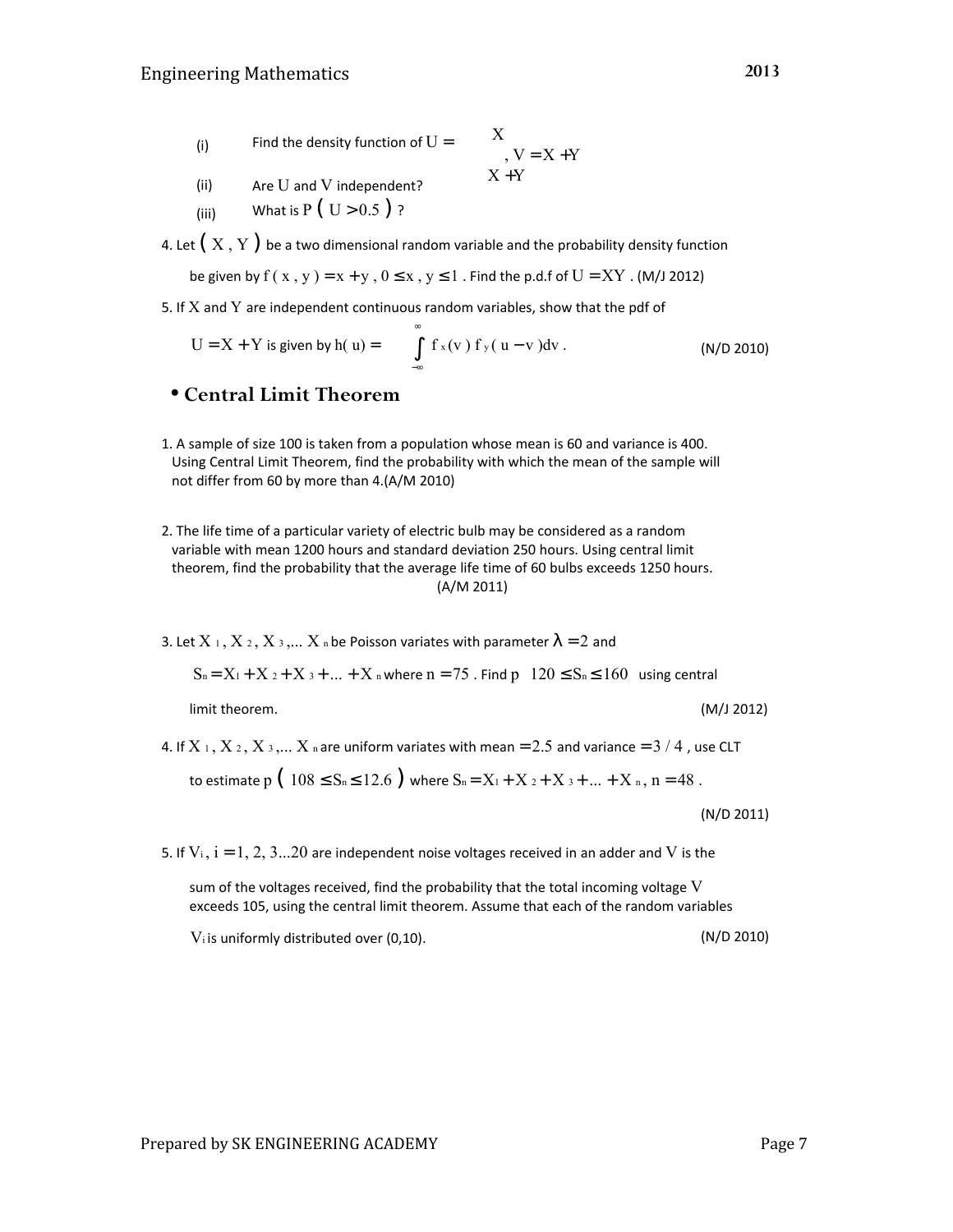Unit – III (Classification of Random Processes)

## • **Verification of SSS and WSS process**

- 1. Examine whether the random process  $\{ X(t) \} = A \cos(\omega t + \theta)$  is a wide sense stationary if A and  $\omega$  are constants and  $\theta$  is uniformly distributed random variable in (0,2π).(A/M 2010),(N/D 2011)
- 2. A random process  $X(t)$  defined by  $X(t) = A \cos t + B \sin t, -\infty < t < \infty$ , where A and B are independent random variables each of which takes a value −2 with probability  $1/3$  and a value 1 with probability  $2/3$  . Show that  $X( t )$  is wide – sense

stationary.

3. The process  $\{ X(t) \}$  whose probability distribution under certain condition is given by

$$
\begin{cases} (at)_{n-1} \\ n = 1, 2... \\ \vert_{n+1} \vert (1 + at) \end{cases}
$$

. Find the mean and variance of the process. P  $\{ X(t) = n \} = \{$ 

at  $,n=0$ Is the process first-order stationary?

(N/D 2010),(N/D 2011),(N/D 2012)

4. If  $\Set{X(\mathsf{t})}$  is a WSS process with autocorrelation  $R(\mathsf{\tau}) = A e^{-\alpha \tau}$ , determine the second order moment of the RV  $\{ X(8) - X(5) \}$ . (M/J 2012)

## • **Ergodic Processes, Mean ergodic and Correlation ergodic**

1. The random binary transmission process  $\{ X(t) \}$  is a wide sense process with zero mean

and autocorrelation function  $R(\tau) = 1$ τ T , where T is a constant. Find the mean and variance of the time average of  $\{ X(t) \}$  over (0, T). Is  $\{ X(t) \}$  mean – ergodic? (A/M 2010)

2. A random process has sample functions of the form  $X(t) = A \cos(\omega t + \theta)$ , where  $\omega$  is

constant, A is a random variable with mean zero and variance one and  $\theta$  is a random variable that is uniformly distributed between 0 and  $2\pi$  . Assume that the random variables A and  $\theta$  are independent. Is X (t) is a mean – ergodic process?

(A/M 2011)

#### Prepared by SK ENGINEERING ACADEMY Page 8

(A/M 2011)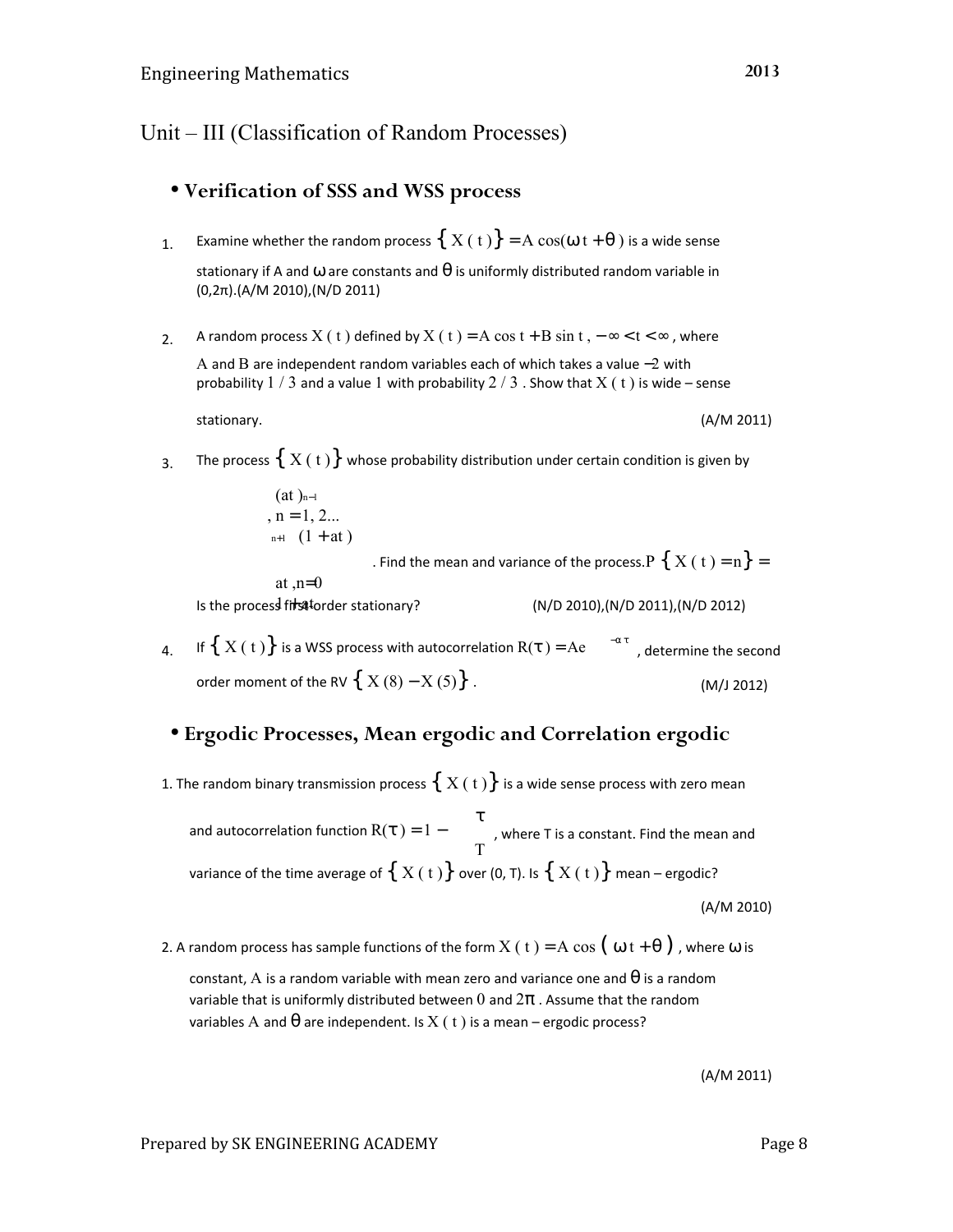3. If the WSS process  $\{X(t)\}\$ is given by  $X(t) = 10 \cos(100 t + \theta)$ , where  $\theta$  is uniformly distributed over  $(-\pi, \pi)$ , prove that  $\{X(t)\}\$ is correlation ergodic.

(N/D 2010),(M/J 2012),(N/D 2012)

#### • **Problems on Markov Chain**

1. The transition probability matrix of a Markov chain  $\{ X(t) \}$ , n = 1, 2, 3, ... having three

 $\left( \begin{array}{c} 0.1 & 0.5 & 0.4 \end{array} \right)$ **Contract Contract** states  $1, 2, 3$  is  $\mathrm{P}\!=\! \mid 0.6~0.2~0.2 \mid$  , and the initial distribution is  $0.30403$  $P_{(0)} = [0.7 \times 20.1]$ , Find P (X  $_2 = 3$ ) and P (X  $_3 = 2$ , X  $_2 = 3$ , X  $_1 = 3$ , X  $_0 = 2$ ). (A/M 2010)

#### • **Poisson process**

1. If the process  $\{ X(t); t \geq 0 \}$  is a Poisson process with parameter  $\lambda$ , obtain

 $P[X(t) = n]$ . Is the process first order stationary? (N/D 2010), (N/D 2012)

- 2. State the postulates of a Poisson process and derive the probability distribution. Also prove that the sum of two independent Poisson processes is a Poisson process. (N/D 2011)
- 3. If customers arrive at a counter in accordance with a Poisson process with a mean rate of 2 per minute, find the probability that the interval between 2 consecutive arrivals is (1) more that 1 minute (2) between 1 minute and 2 minute and (3) 4 min. or less.(M/J 2012)
- Assume that the number of messages input to a communication channel in an interval of duration t seconds, is a Poisson process with mean  $\lambda = 0.3$  . Compute 4.

(1) The probability that exactly 3 messages will arrive during 10 second interval

- (2) The probability that the number of message arrivals in an interval of duration 5 seconds is between 3 and 7.(A/M 2010)
- 5. Prove that the interval between two successive occurrences of a Poisson process with

| parameter $\lambda$ has an exponential distribution with mean | (A/M 2011) |
|---------------------------------------------------------------|------------|
|                                                               |            |
|                                                               |            |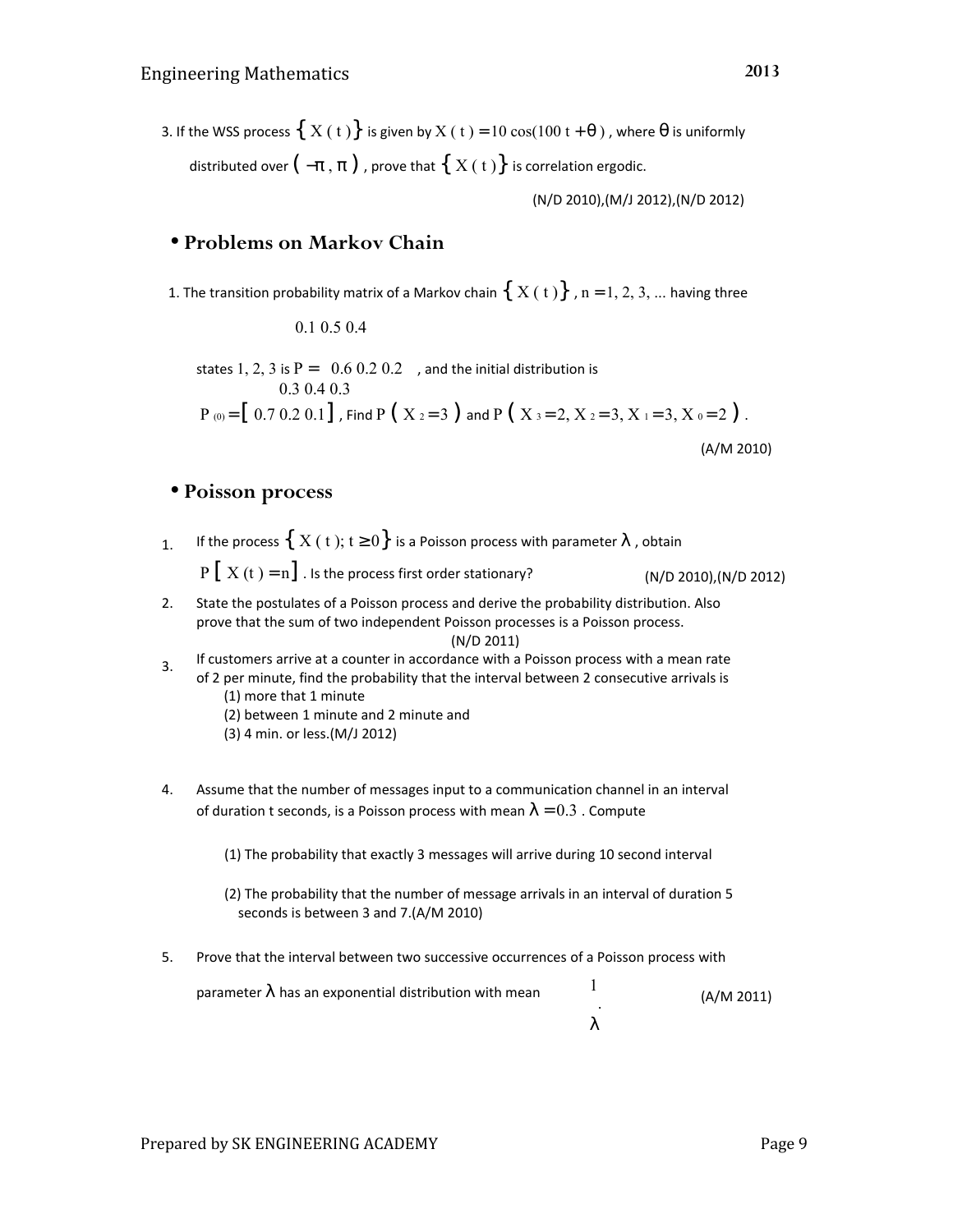## • **Normal (Gaussian) & Random telegraph Process**

1. If  $\{X(t)\}$  is a Gaussian process with  $\mu(t) = 10$  and C  $(t_1, t_2) = 16e^{-t_1-t_2}$  , find the probability that

```
(1) X (10) \leq 8
```

$$
(2) X (10) - X (6) \le 4 \tag{A/M 2011}
$$

- 2. Suppose that X ( t ) is a Gaussian process with  $\mu$  x = 2, Rxx ( $\tau$ ) = 5e probability that  $X(4) \leq 1$ .  $^{-0.2}$  τ . Find the (M/J 2012)
- 3. Prove that a random telegraph signal process Y ( t ) =  $\alpha$  X ( t ) is a Wide Sense Stationary Process when  $\alpha$  is a random variable which is independent of  $X(t)$ , assume value  $-1$  and  $+1$  with equal probability and  $Rxx(t_1, t_2) = e$ −2 λ t1 − t 2 . (N/D 2010),(N/D 2012)

# Unit – IV (Correlation and Spectral densities)

## • **Auto Correlation from the given process**

1. Find the autocorrelation function of the periodic time function of the period time function  $\{ X(t) \} = A \sin \omega t$ . (A/M 2010)

• Relationship between **Rxx(τ)** and Sxx(ω)

1. The autocorrelation function of the random binary transmission  $\{ X(t) \}$  is given by

$$
R(\tau) = 1 - \frac{\tau}{T}
$$
 for  $\tau < T$  and  $R(\tau) = 0$  for  $\tau < T$ . Find the power spectrum of the  
process { X(t) }. (A/M 2010)

2. Find the power spectral density of the random process whose auto correlation function  
is 
$$
R(\tau) = \left\{ \begin{aligned} 1 - \tau, &\text{for } \tau \le 1 \\ &\text{elsewhere} \end{aligned} \right\}
$$
 (N/D 2010), (N/D 2012)

3. Find the power spectral density function whose autocorrelation function is given by

$$
\text{R}_{\text{XX}}(\tau) = \cos\left(\omega_0 \tau\right). \tag{M/12012}
$$

Prepared by SK ENGINEERING ACADEMY Fage 10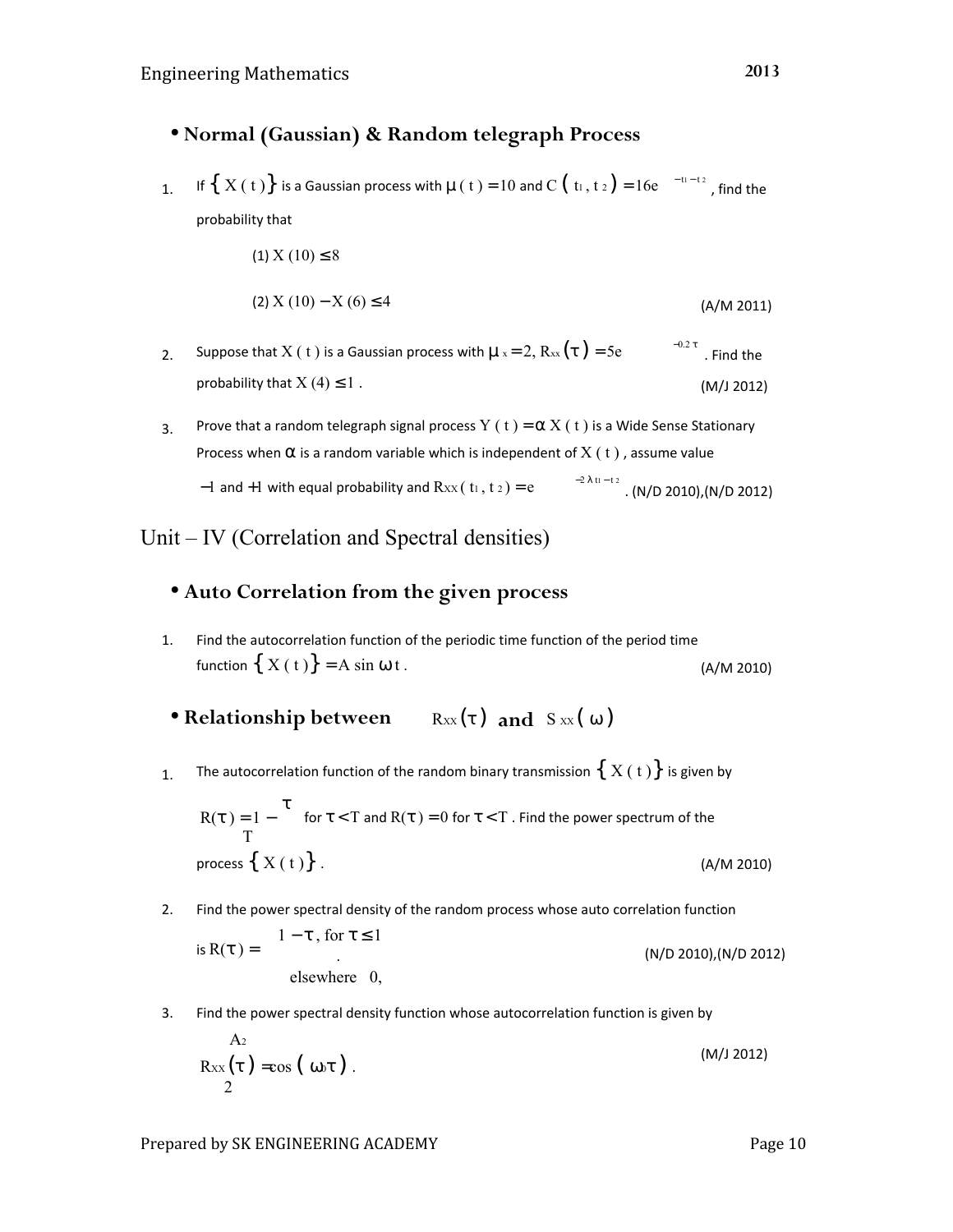4. The autocorrelation function of a random process is given by

$$
\begin{aligned}\n &\left[ \lambda \ z; \tau > \varepsilon \right] \\
 &\quad \text{Find the power spectral density of the process.} \\
 &\text{R}(\tau) = \left\{ \begin{array}{l} 2 \lambda \left( \tau \right) \\
 &\lambda + |1 - | \right; \tau \leq \varepsilon \end{array} \right] \\
 &\text{R}(\tau) = \left\{ \begin{array}{l} 2 \lambda \left( \tau \right) \\
 &\lambda + |1 - | \right; \tau \leq \varepsilon \end{array} \right.\n \end{aligned}
$$

- 5. The Auto correlation function of a WSS process is given by  $R(\tau) = \alpha_2 e$ the power spectral density of the process. −2 λ τ determine (A/M 2011)
- 6. Find the power spectral density of a WSS process  $X(t)$  which has an autocorrelation  $R_{xx}(\tau) = A_0 \left[1 - \tau / T \right]$ ,  $- T \le t \le T$ . (N/D 2012)
- 7. Find the autocorrelation function of the process  $\{ X(t) \}$  for which the power spectral density is given by S  $xx(\omega) = 1 + \omega_2$  for  $\omega < 1$  and S  $xx(\omega) = 0$  for  $\omega > 1$ . (A/M 2010)
- 8. The power spectral density function of a zero mean WSS process  $X(t)$  is given by

$$
\begin{array}{c}\n\begin{bmatrix} 1, \omega < \omega & \text{if } \pi \end{bmatrix} \\
S(\omega) = \begin{cases} \text{. Find } R(\tau) \text{ and show that } X(\tau) \text{ and } X \mid \tau + \text{ are} \\
\omega & \text{if } 0, \text{ otherwise} \end{cases} \\
\text{uncorrelated.}\n\end{array}
$$
\n(A/M 2011)

- **Relationship between** Rxy(τ) and Sxy(ω)
- 1. The cross-correlation function of two processes  $X(t)$  and  $Y(t)$  is given by

$$
Rxy(t, t + AB)\sin(\omega \sigma \{ + \cos \omega \} [ (2t + \tau) ]
$$
 where A<sub>1</sub>B and  $\omega$  are constants.

Find the cross-power spectrum  $S_{XY}(\omega)$ . (M/J 2012)

2. The cross – power spectrum of real random processes  $\{X(t)\}$  and  $\{Y(t)\}$  is given by

 $|a + b\omega$ , for  $\omega < 1|$  $S_{xy}(\omega) = \{$ . Find the cross correlation function.  $0,$ elsewhere $| \n\|$ 

(N/D 2010),(A/M 2011),(N/D 2011)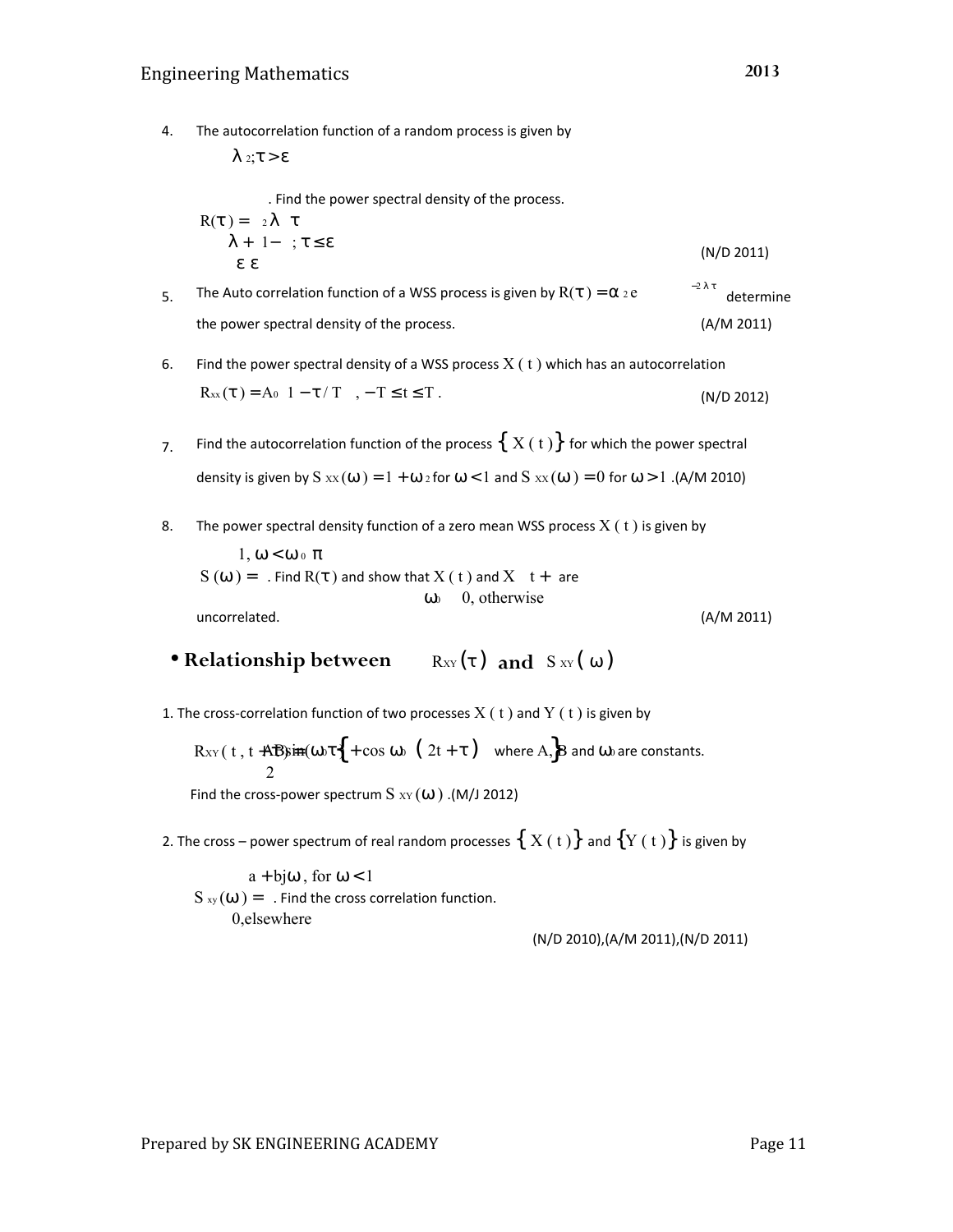# • **Properties, Theorem and Special problems**

1. State and prove Weiner – Khintchine Theorem.

$$
(N/D 2010), (A/M 2011), (N/D 2011), (N/D 2012)
$$

2. If  $\{X(t)\}$  and  $\{Y(t)\}$  are two random processes with auto correlation function

 $R_{XX}(\tau)$  and  $R_{YY}(\tau)$  respectively then prove that  $R_{XY}(\tau) \leq R_{XX}(0) R_{YY}(0)$ .

Establish any two properties of auto correlation function  $\text{Rx}(t)$ . (N/D 2010), (N/D2012)

 $\omega_2 + 9$ 

3. Given the power spectral density of a continuous process as S  $x\mathbf{x}$  ( $\omega$ ) = 4

. Find the mean square value of the process.(N/D 2011)

4. A stationary random process  $X(t)$  with mean  $2 \pi$  thas the auto correlation function

$$
Rxx(\tau) = 4 + e^{-10}
$$
. Find the mean and variance of Y =  $\int_{0}^{1} X(t) dt$ . (M/J 2012)

5.  $\{X(t)\}$  and  $\{Y(t)\}$  are zero mean and stochastically independent random processes having autocorrelation functions  $\text{Rxx}(\tau) = e$  and  $\text{R}_{\text{YY}}(\tau) = \cos 2\pi\tau$  respectively.

Find

(1) The autocorrelation function of W ( t ) = X ( t ) + Y ( t ) and Z (t ) = X (t ) − Y (t )

(2) The cross correlation function of W ( $t$ ) and  $Z(t)$ . (A/M 2010)

- 6. Let  $X(t)$  and  $Y(t)$  be both zero-mean and WSS random processes Consider the random process  $Z(t)$  defined by  $Z(t) = X(t) + Y(t)$ . Find
	- (1) The Auto correlation function and the power spectrum of  $Z(t)$  if  $X(t)$  and Y (t) are jointly WSS.

(2) The power spectrum of  $Z(t)$  if  $X(t)$  and  $Y(t)$  are orthogonal.

(M/J 2012)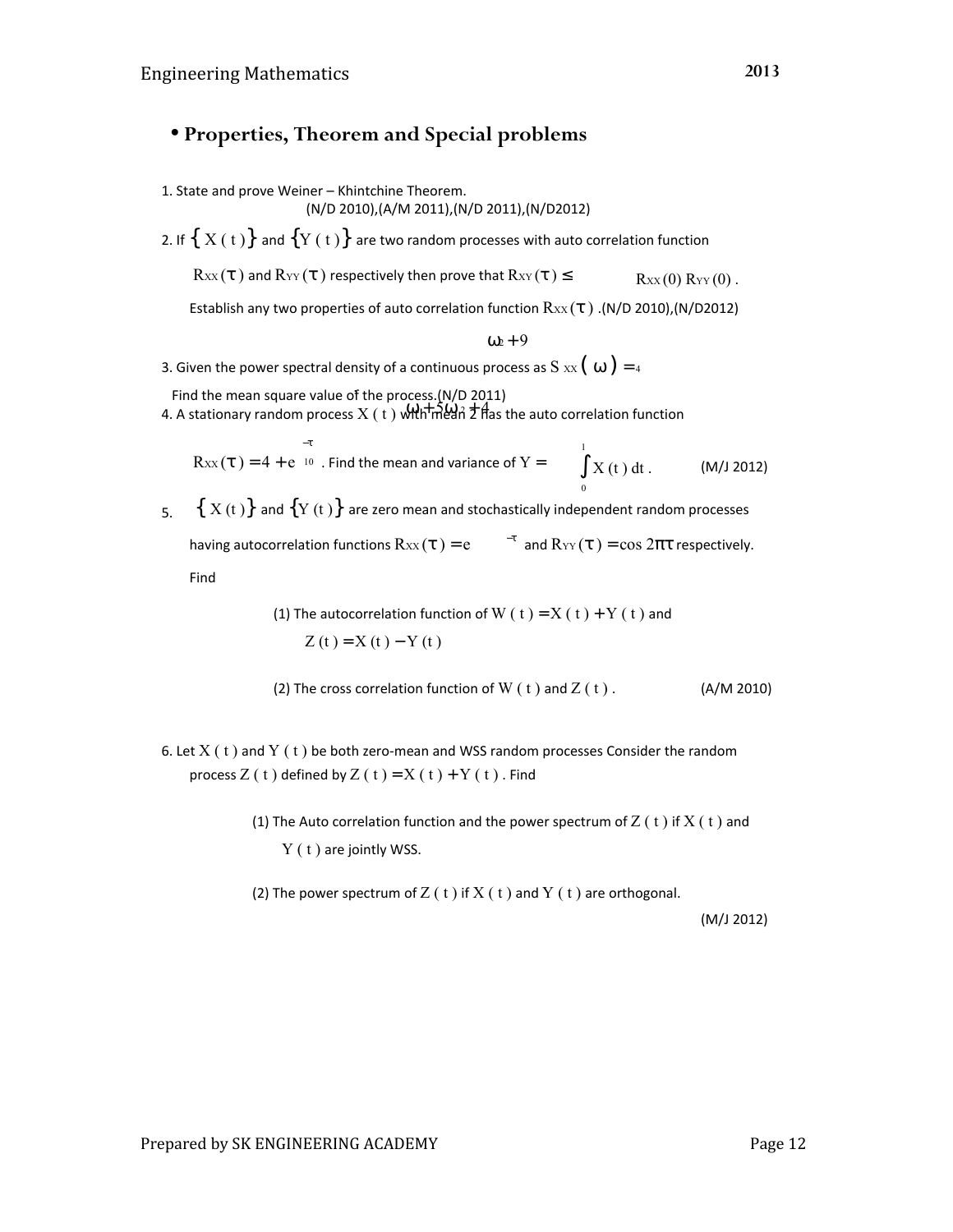# Unit  $-V$  (Linear systems with Random inputs)

## • **Input and Output process**

- 1. If the input to a time invariant, stable, linear system is a WSS process, prove that the output will also be a WSS process.(N/D 2011)
- Show that if the input  $\{ X(t) \}$  is a WSS process for a linear system then output  $\{ Y(t) \}$ is a WSS process. Also find  $\text{R}$ <sub>XY</sub> ( $\tau$ ). (N/D 2010),(N/D 2012) 2.
- 3. For a input – output linear system  $(X(t), h(t), Y(t))$ , derive the cross correlation function  $\text{R}_{XY}(\tau)$  and the output autocorrelation function  $\text{R}_{YY}(\tau)$ . (N/D 2011)
- 4. Consider a system with transfer function 1 . An input signal with autocorrelation  $1 + i\omega$ (A/M 2011),(M/J 2012) function  $m\delta(\tau) + m_2$  is fed as input to the system. Find the mean and mean-square value of the output.

5. If 
$$
\{X(t)\}
$$
 is a WSS process and if  $Y(t) = \int_{-\infty}^{\infty} h(\xi) X(t - \xi) d\xi$  then prove that

(1) 
$$
R_{XY}(\tau) = R_{XX}(\tau)^* h(\tau)
$$
 where \* stands for convolution.  
(2) S  $_{XY}(\omega) = S_{XX}(\omega) H * (\omega)$ . (M/1 2012)

- 6. Assume a random process  $X(t)$  is given as input to a system with transfer function H ( $\omega$ ) = 1 for  $-\omega_0 < \omega < \omega_0$ . If the autocorrelation function of the input process is  $N<sub>0</sub>$ 
	- $\delta$  ( t ), find the autocorrelation function of the output process.  $\mathfrak{Z}$ (A/M 2010)
- 7. If  $X(t)$  is the input voltage to a circuit and  $Y(t)$  is the output voltage. stationary random process with  $\mu$  x = 0 and  $R_{XX}(\tau) = e$  $^{-2}$  τ. Find the mean  $\mu$ <sub>Y</sub> and  $\{ X(t) \}$  is a power spectrum  $S_{YY}(\omega)$  of the output if the system transfer function is given by
	- $H(\omega) = \frac{1}{\omega}$  .  $\omega + 2i$ (N/D 2010),(N/D 2012)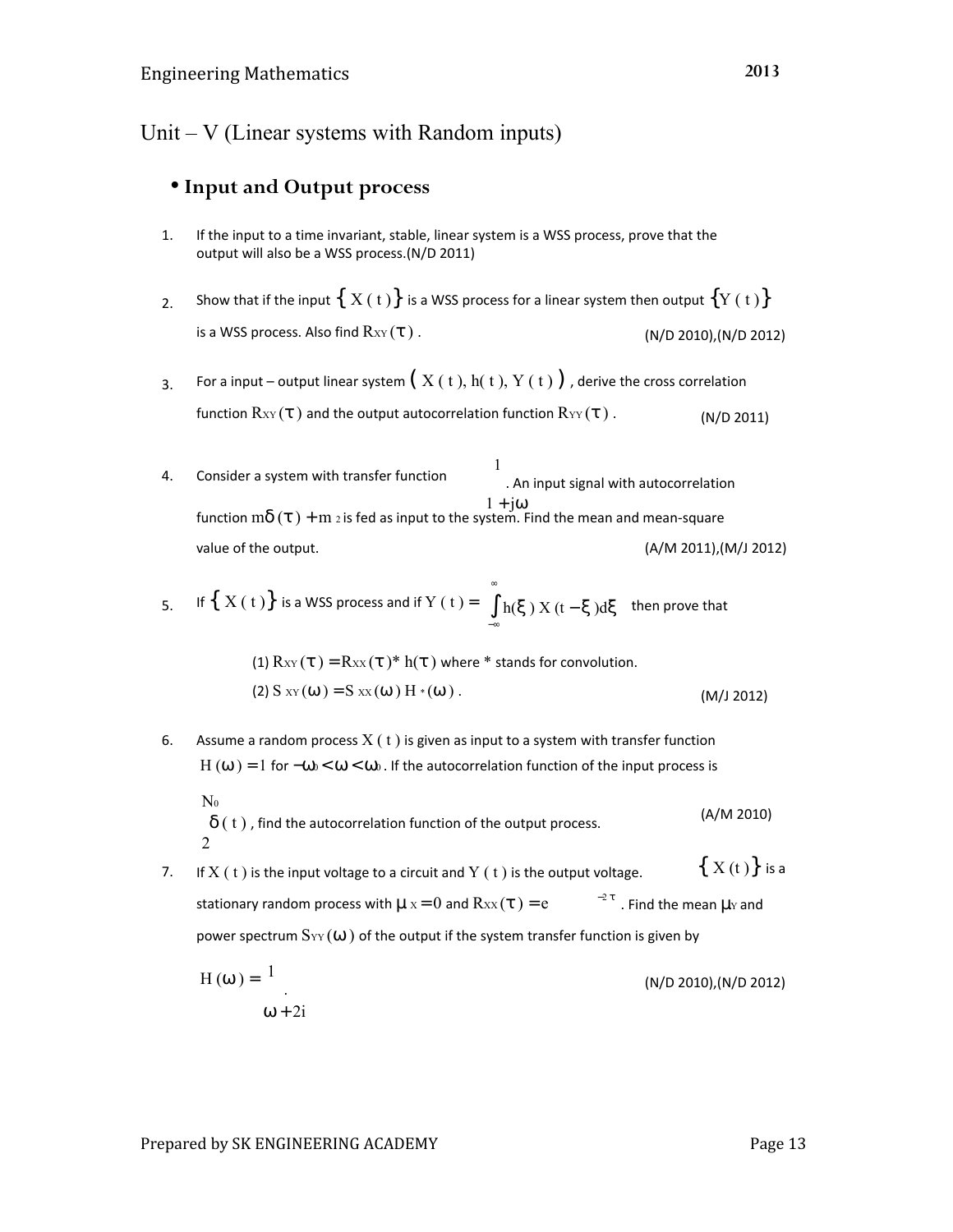## • **Input and Output process with impulse response**

- 1. A system has an impulse response  $h(t) = e \beta t U(t)$ , find the power spectral density of the output  $Y(t)$  corresponding to the input  $X(t)$ . (N/D 2010),(N/D 2012)
- 2. A stationary random process  $X(t)$  having the autocorrelation function  $R_{XX}(\tau) = A\delta(\tau)$  is applied to a linear system at time  $t = 0$  where  $f(\tau)$  represent the impulse function. The linear system has the impulse response of  $h(t) = e_{-\text{bt}} u(t)$  where u( t) represents the unit step function. Find  $R_{YY}(\tau)$  . Also find the mean and variance of  $Y(t)$ . (A/M 2011),(M/J 2012)
- 3. −a τ A wide sense stationary random process  $\{ X(t) \}$  with autocorrelation  $R_{XX}(\tau) = e$

where A and a are real positive constants, is applied to the input of an Linear transmission input system with impulse response h( t ) = e – bt  $u(t)$  where b is a real

positive constant. Find the autocorrelation of the output  $Y(t)$  of the system.(A/M 2010)

- 4. −t 1 RC A linear system is described by the impulse response  $h(t) = e u(t)$ . Assume an **RC** RC input process whose Auto correlation function is Bδ (τ ) . Find the mean and Auto correlation function of the output process. (A/M 2011)
- 5. Let  $X(t)$  be a WSS process which is the input to a linear time invariant system with unit impulse  $h( t )$  and output  $Y( t )$  , then prove that  $S_{yy}(\omega)=H(\omega)~S_{xx}(\omega)$  .

(N/D 2011)

### • **Band Limited White Noise**

1 If Y (t) = A cos( $\omega_0 t + \theta$ ) + N (t), where A is a constant,  $\theta$  is a random variable with a uniform distribution in  $(-\pi, \pi)$  and  $\{ N(t) \}$  is a band-limited Gaussian white noise

 $\int N_0$ , for  $\omega - \omega_0 < \omega_B$ with power spectral density S  $_{NN}(\omega) = \frac{1}{2}$ . Find the power | 0, elsewhere spectral density  $\{Y(t)\}$  . Assume that  $\{N(t)\}$  and  $\theta$  are independent.

(N/D 2010),(N/D 2012)

Prepared by SK ENGINEERING ACADEMY For the control of the Page 14